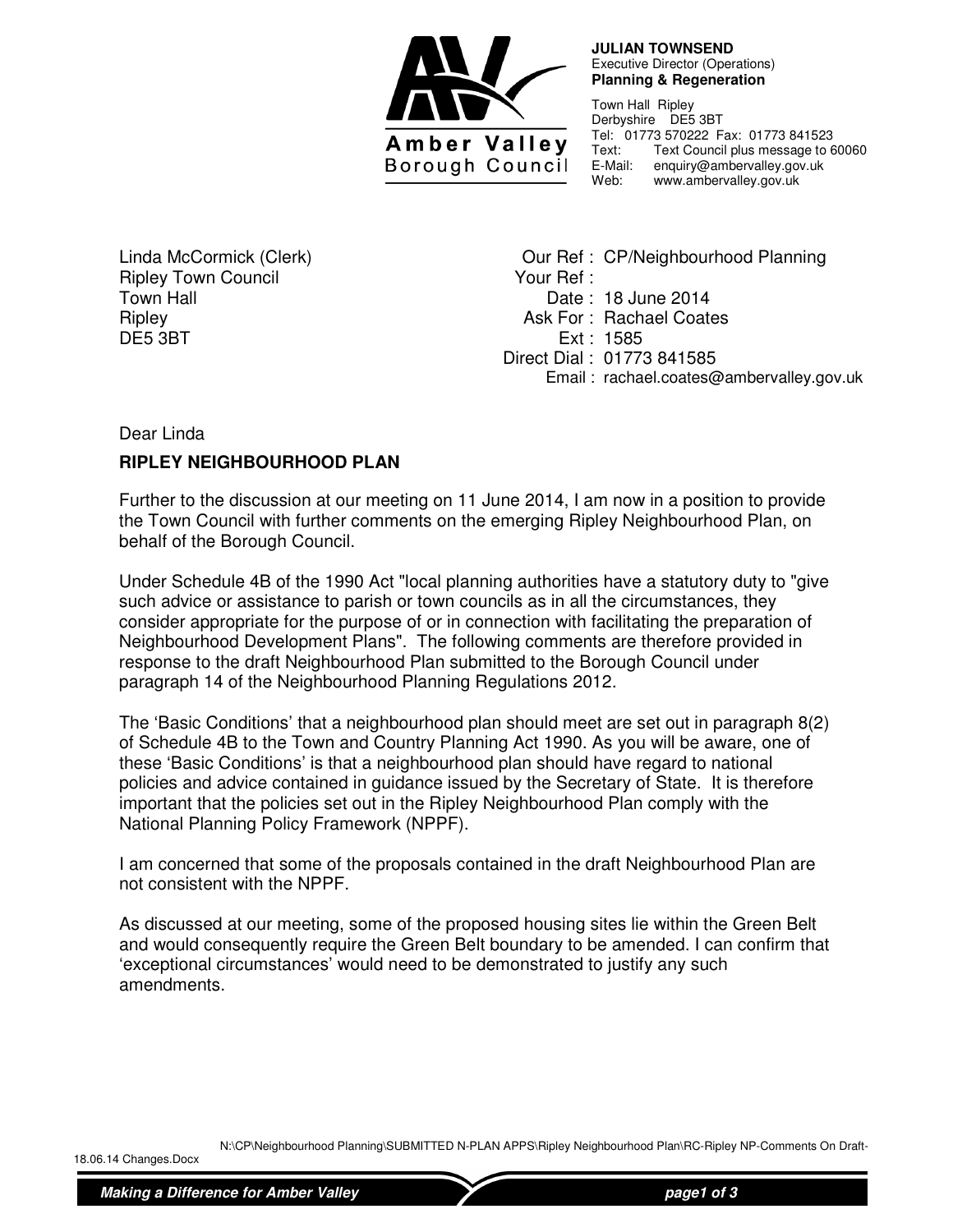Having looked further at the other proposed housing sites in the draft Plan, I am of the view that two of these further sites may also not meet the 'Basic Conditions' in terms of compliance with the NPPF. Evidence gathered by the Borough Council as part of the preparation of the Core Strategy and in maintaining an up to date Strategic Housing Land Availability Assessment (SHLAA) suggests that not all of the proposed sites are available and deliverable. The specific sites which are of concern in this respect are those at Butterley Engineering and at Cemetery Lane.

With regard to draft Policy EMP1, I am of the opinion that the policy, as currently worded, would not comply with the NPPF in terms of its approach to the vitality of town centres and I would advise that further consideration is therefore given to the wording of this policy to ensure compliance.

Draft Policy H6 makes no reference to car parking but the 'Explanatory Requirements for H6' provides further detail in relation to car parking. I would advise that you review the policy/explanatory text to provide greater clarity.

Draft Policy EMP7 makes reference to supporting applications for buildings and facilities to be registered as Community Assets. I would advise that this is not a land use planning matter and is therefore not appropriate to include within a neighbourhood plan.

As currently drafted, I am of the opinion that Policy TR1 is not consistent with the NPPF, on the basis that it goes beyond the requirements of Paragraph 32 of the NPPF.

In addition to the above comments on the draft policies, I would advise that the figure quoted in the draft Plan for the number of affordable houses built in the Ripley Neighbourhood since 2005 is inaccurate. According to our records at least 85 affordable housed have been built in the neighbourhood area since 2005.

I would also advise that in the interests of clarity, it would be helpful if the sites listed in draft Policy OS1 be also indicated on a map to accompany the Neighbourhood Plan.

In our meeting, we discussed the issue of who might carry out the examination of the Neighbourhood Plan. Since the meeting, officers have contacted the Planning Inspectorate on this matter, who have advised that they do not have extensive knowledge of neighbourhood plan examinations and in fact have not to date been asked to carry out such an examination.

You will recall that at our meeting, we referred to NPIERS (Neighbourhood Planning Independent Examiners Referral Service), which is a service that has been set up by the Royal Institute of Chartered Surveyors (RICS) with support from the Department for Communities and Local Government (DCLG). The service refers to local planning authorities details of nationally approved examiners, who have the relevant qualifications to carry out neighbourhood plan examinations as required by the Localism Act.

NPIERS would refer three potential examiners to the Borough Council, from which the Borough Council and the Town Council could then select who they considered to be the most appropriate choice.